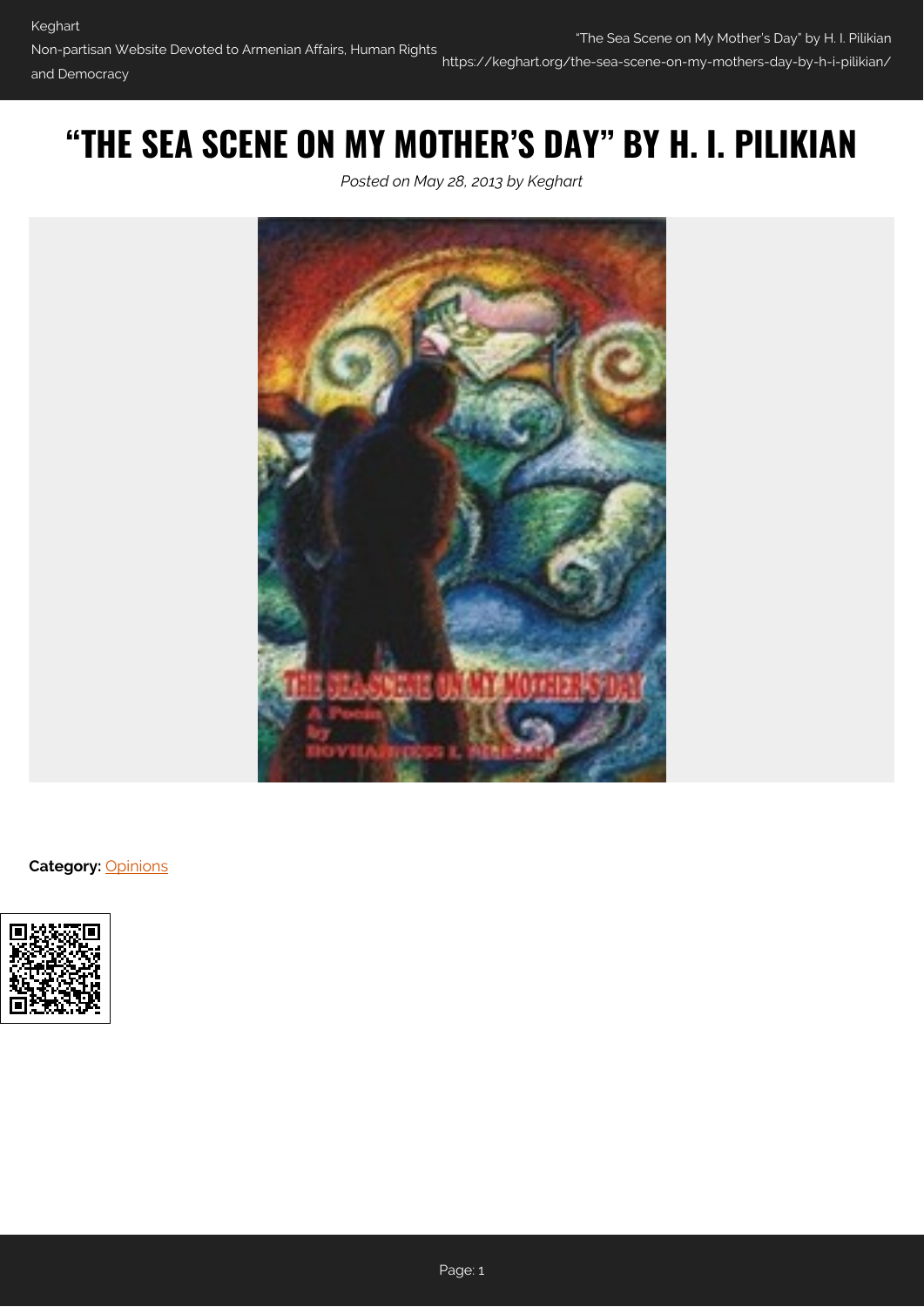### Reviewed by Jirair Tutunjian, Toronto, 27 May 2013

Books with multilingual translations of poetry are not new to Armenians. However, Hovhanness Pilikian's ["The Sea Scene on My Mother's Day"](http://pilikian.blogspot.ca/2006/04/sea-scene-on-my-mothers-day.html) must be one for the record books. No less than translations into 18 languages of Pilikian's poem—originally written in English--are compiled in the book.

Concept originator and project manager was Artsvi Bakhchinian, an old hand at translating into Armenian. The translations into as diverse languages as Latvian, Quechua, Yoruba, in addition to a number of Middle Eastern and Oriental languages, were done by an international group composed of a music promoter, an economist, a university lecturer, a potter, gallery owner, editor, painter… Keeping up with the international concept of the book, the cover illustration is by Elizabeth Romhild, nee Davidian, who lives in Bangkok.

### Reviewed by Jirair Tutunjian, Toronto, 27 May 2013

Books with multilingual translations of poetry are not new to Armenians. However, Hovhanness **E** Pilikian's ["The Sea Scene on My Mother's Day"](http://pilikian.blogspot.ca/2006/04/sea-scene-on-my-mothers-day.html) must be one for the record books. No less than translations into 18 languages of Pilikian's poem—originally written in English--are compiled in the book.

Concept originator and project manager was Artsvi Bakhchinian, an old hand at translating into Armenian. The translations into as diverse languages as Latvian, Quechua, Yoruba, in addition to a number of Middle Eastern and Oriental languages, were done by an international group composed of a music promoter, an economist, a university lecturer, a potter, gallery owner, editor, painter… Keeping up with the international concept of the book, the cover illustration is by Elizabeth Romhild, nee Davidian, who lives in Bangkok.

Some of the translators include their appreciation of the poem or talk about their methodology. Some have provided their photos. Others have let the translation speak for itself. Bakhchinian explains that the inconsistency reflects Pilikian's belief that books should contain some mysteries… "…I have not harmonized or coordinated everything formally strictly with each other," says Bakhchinian in his introduction.

Picking on Pilikian/Bakhchinian theme, we believe poetry is a mystery. It is meant to be sung and to b heard. Poetry can die when dissected. Thus, we would let the poem speak for itself. Having said that, we would be remiss not to mention the richness of polymath Pilikian's poetic language, the mythical allusions and alliterations, the neologisms, the play on words ("Ho-kiss", "Luce-tania", "Seeworthy"). The poem, dedicated to his dying mother, is a festival of metaphors—the sea coast and the sea are the beginning and end of life, the father of all water was a mother too …"the nurse burst the shores of his temper Flooding me with furious oceanic anger", "the last bubble of her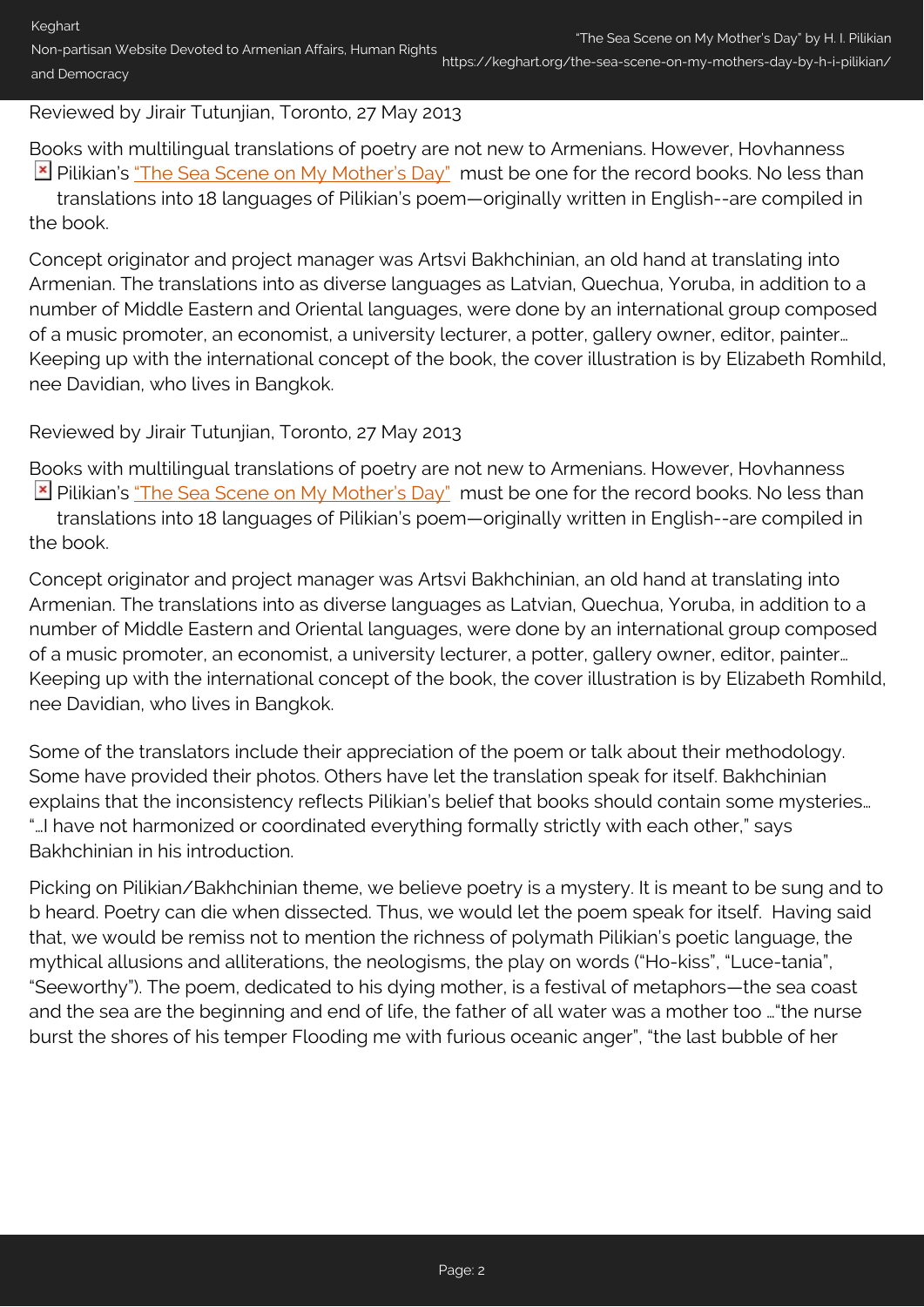The poem is also full of surrealist images. One such evocative line, "A funeral cortege on its way to the seaside" is right out of a Federico Fellini movie. To add to the mystery and the dreamy last minutes of his mother, Pilikian has written the elegy without punctuation. It works.

The poem is a tribute and a farewell to the poet's mother Tefarik. It's a resignation to and rebellion against death. Expressing his indignation to the Grim Reaper/Charon, Pilikian calls Death "God's very own Rapist" as he ends the gut-wrenching eulogy.

Interlaced with the farewell is the indomitable silence of Death. When the poet was young, Tefarik often asked him: "Son, tell me, now! At this very moment, what's in my heart? How would you know it?" At his mother's deathbed, the poet asks his mother the same question. The answer is that of Death's: "I've nothing to say."

\*\*\*\*\*

## **Գրական Հազվադեպ Մի Երեվույթ Հակոբ Ծուլիկյան, [Ազգ Օրաթերթ](http://www.azg.am/AM/culture/2013061503), Երևան, 17 Հունիս 2013**

(նույն պոեմը քսան լեզուներովՙ մի հատորում)

Հասարակության մեջ մարդկանց միմյանց հետ հաղորդակցվելու պահանջը բնական երեւույթ է, որն իր հերթին առաջ է բերում նաեւ օտարներիՙ այլ մշակույթների հետ շփվելու անհրաժեշտություն, ինչը լեզվական հարստացման եւ մտածելակերպի ընդարձակման կենսական աղբյուր է ծառայում երկու, երեք եւ ավելի ազգությունների ներկայացուցիչների համար:

Յուրաքանչյուր գրող, որեւէ ստեղծագործության հեղինակ երազում է բացի մայրենի լեզվից իր գործը հրատարակված տեսնել նաեւ այլ, օտար լեզուներով: Եվ ինչքան շատ լինեն այդ լեզուները, այնքան մեծ կլինի տվյալ գրողի վաստակի արժեւորումը:

Հազվադեպ է, որ մի ստեղծագործություն թարգմանվի մեկ տասնյակից ավելի լեզուներով եւ հրատարակվի մեկ հատորում: Հիշատակության արժանի են խորհրդային ժամանակներում Եղիշե Չարենցի «Ես իմ անուշ Հայաստանի» եւ Հովհաննես Թումանյանի «Հայոց լեռներում» պոեմների թարգմանություններըՙ համապատասխանաբար 1967 եւ 1969 թվականներին («Հայաստան» հրատարակչություն): Առաջինը (կազմողՙ Ա. Նազիկյան, խմբագիրՙ Լ. Միրիջանյան) 13 (հայերեն, ռուսերեն, ուկրաիներեն, վրացերեն, ադրբեջաներեն, չեխերեն, լեհերեն, անգլերեն, ֆրանսերեն, արաբերեն, իտալերեն, պարսկերեն եւ իսպաներեն) լեզուներով, իսկ երկրորդը (կազմող եւ խմբագիրՙ Ա. Պողոսյան) 14 (հայերեն, ռուսերեն,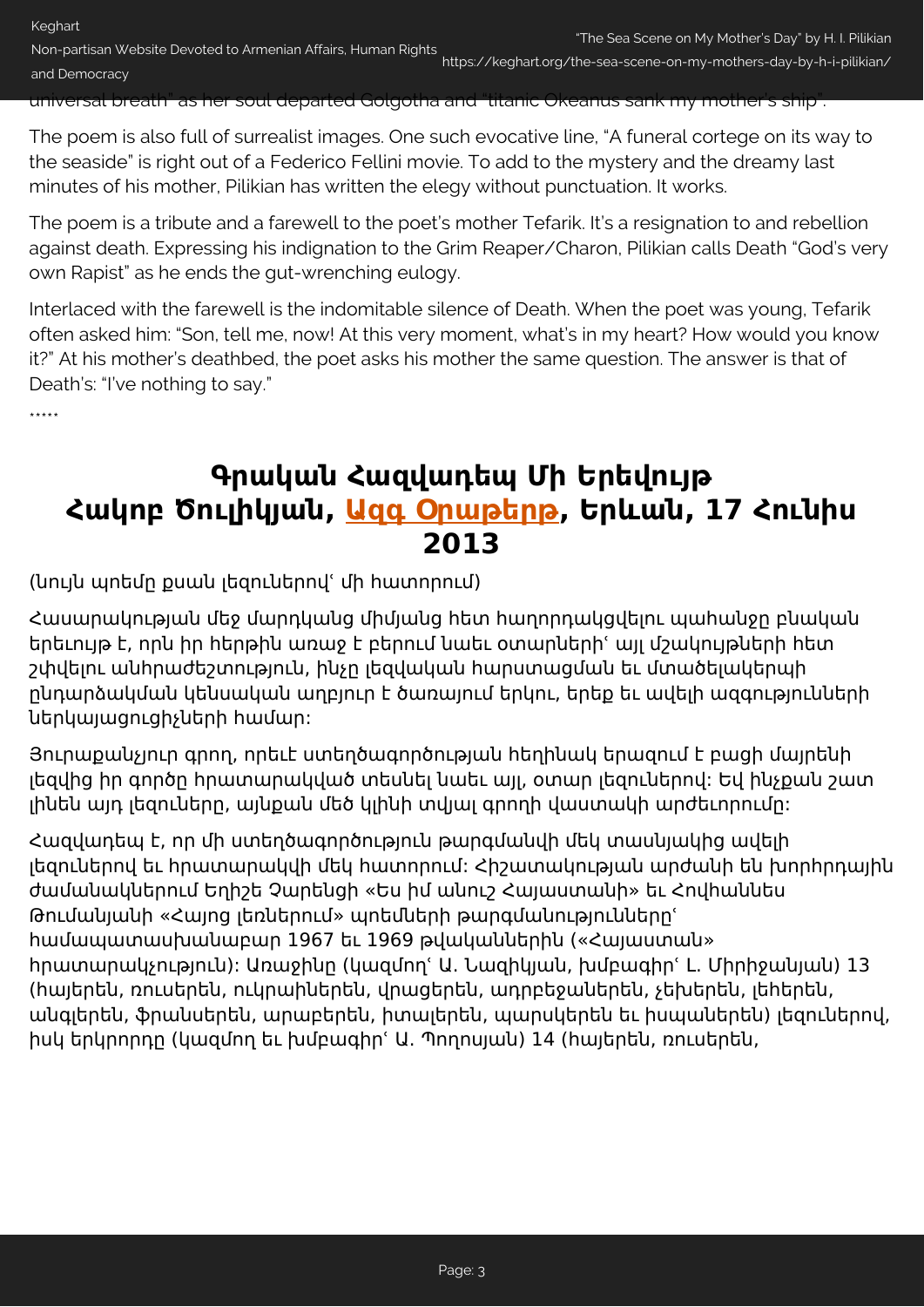https://keghart.org/the-sea-scene-on-my-mothers-day-by-h-i-pilikian/

ուկրաիներեն, վրացերեն, ադրբեջաներեն, էստոներեն, մոլդավերեն, տաջիկերեն, անգլերեն, ֆրանսերեն, գերմաներեն, իտալերեն, հարավսլավերեն եւ հունարեն) լեզուներով:

Այժմ անգլիաբնակ բազմահմուտ մտավորական, բանաստեղծ, երգահան, լեզվաբան եւ թատերագետ Հովհաննես Փիլիկյանի «Ծովանկար իմ մօր օրուայ մասին» չափազանց գողտրիկ, մելամաղձոտ եւ պատմական խորհրդանշական այլաբանություններով հագեցած պոեմը 20 լեզուներով մեկ գրքում հրատարակելու բացառիկ եւ գնահատելի մտահղացումն է ունեցել «Ազգ»-ի մշտական աշխատակիցներից, տաղանդավոր թարգմանիչ, պրպտող մտավորական եւ մշակութաբան երեւանաբնակ Արծվի Բախչինյանը , որն իրականություն է դարձրել վերջերս իր ծրագիրըՙ նվիրելով հատորը հայ գրքի տպագրության 500-ամյակին:

Պոեմը իր շիջող մոր սնարի մոտ կանգնած որդու հոգեկան տվայտանքների մասին էՙ ի տես այն «տիտանական Ովկիանոսին», որը «ջրասույզ է» անում «մոր նաւը»:

«Արծվի Բախչինյանի այս գիրքը... հպարտության աղբյուր է ինձ համար: ...Ես չէի կարող բազալտից, օբսիդիանից կամ մարմարից ավելի անգին հուշարձան կառուցել... իմ քաղցրիկ ու իմաստուն մայրիկիՙ Թեֆարիկի համար», գրում է իր երախտիքի խոսքում պոեմի անգլերեն բնագրի հեղինակ Հովհաննես Փիլիկյանը: Հրատարակված գրքի 8-10 րդ էջերում «Միեւնույն հարկի տակ» խորագիրը կրող ներածականում ինքըՙ Արծվի Բախչինյանը հետաքրքական տվյալ է նշում, գրելով, որ 2010-ին իրականացրել է նման մեկ այլ ծրագիրՙ հրատարակելով ճանաչված գրող Էլդա Գրինի «Ձեռքերը» կարճ պատմվածքի թարգմանությունները 35 լեզուներով:

«Անգլերեն բնագիրը» իր հակիրճ ներկայացման մեջ «Կիպրահայեր» համացանցային հանդեսի խմբագիր Սիմոն Այնեճյանը շատ դիպուկ է բնորոշում ներկա բանաստեղծությունը գրելովՙ «Այն իւրօրինակ կերպով ոգեկոչում է մայրերի օրը անփարատ տխրութեան եւ զգացմունքայնութեան ողբերգական զգացումների մի ամբողջութեամբ, որը, սակայն, ի վերջոյ փոխակերպւում է յաղթական երգիՙ ընդդէմ մահուան, թերեւս վերջին ամենացնցող բառերով, որ երբեւիցէ գրուել են անգլիական պօէզիայի պատմութեան մէջ, եւ որը ես կարող եմ մեջբերել որոշ յուզմունքով. Հնձուոր Մահուան աւանդական միջնադարեան պատկերը դառնում է Աստծոյ պոստմոդեռնիստական կեանքի հնձող-բռնաբարող, մի ապշեցուցիչ փիլիսոփայական բացայայտում, որն ընթերցողը չի կարող մոռանալ»:

Այնուհետեւ բանաստեղծության անգլերեն բնագրին հետեւում են թարգմանությունները հետեւյալ լեզուներովՙ արաբերեն (թարգմանիչՙ հալեպահայ Հարութ Վարդանյան (Հարվարդ), հայերեն (թարգմանիչՙ Արծվի Բախչինյան), չինարեն (թարգմանիչՙ Լի Բոն Ուեն), դանիերեն (թարգմանիչՙ ծնունդով դանիացի Գերդա Դավիդյան), պարսկերեն (թարգմանիչՙ Խաչիկ Խաչեր, իրանահայ գրող, բանաստեղծ եւ թարգմանիչ),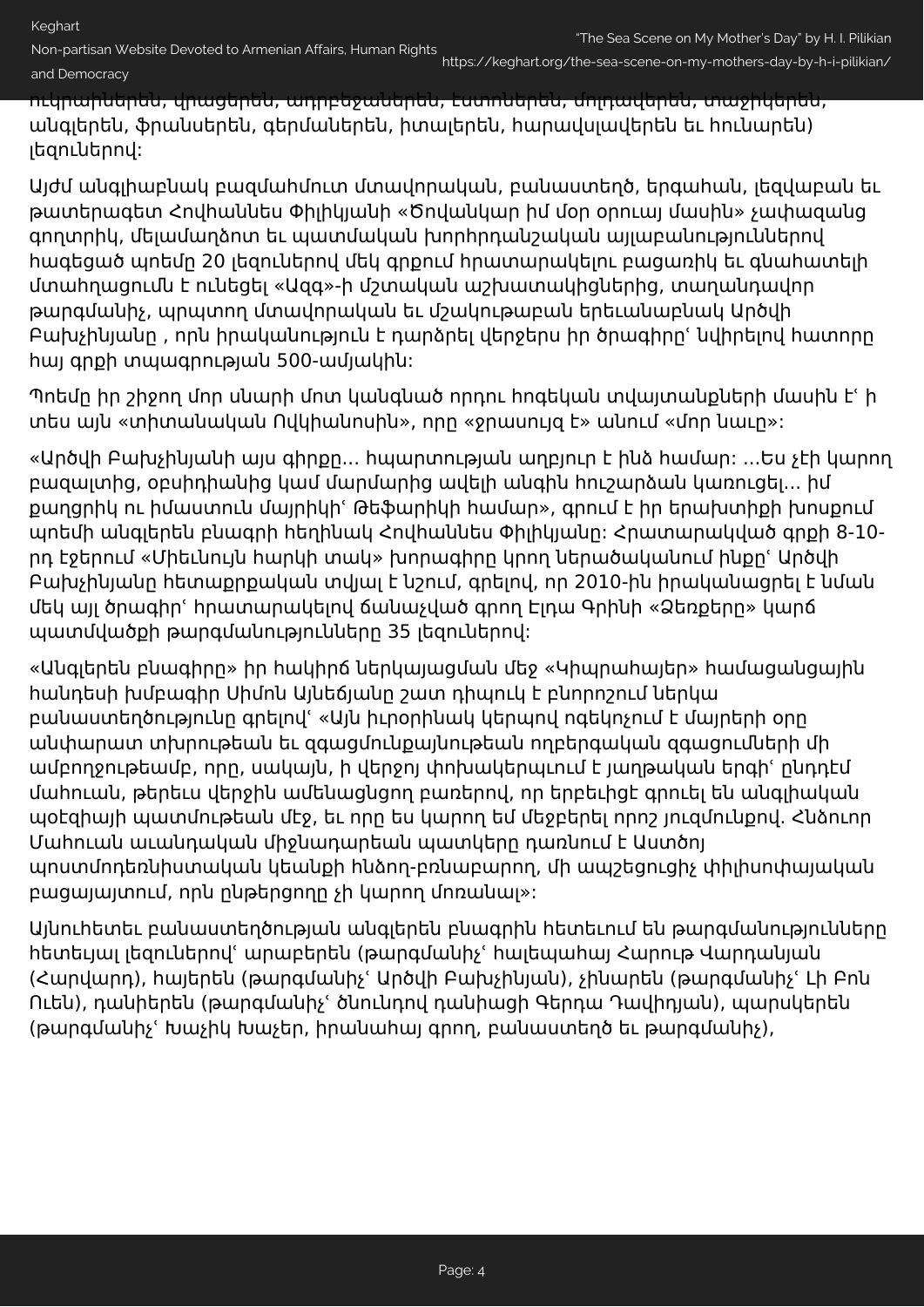https://keghart.org/the-sea-scene-on-my-mothers-day-by-h-i-pilikian/

ֆրանսերեն (թարգմանիչՙ Երեւանի պետական համալսարանի ռոմանո-գերմանական ֆակուլտետի նախկին ուսանողուհի Լուսինե Շուքուրյան), գերմաներեն (թարգմանիչՙ Լորնթի Յունգ, մասնագիտությամբ տնտեսագետ), իտալերեն (թարգմանիչՙ ջենովաբնակ Սերենա Ֆերրանդո, դասական լեզուների մասնագետ), ճապոներեն (թարգմանիչներՙ Դաիսակու Վատանաբե: Հայերեն է ուսանել Ասիական եւ Աֆրիկյան լեզուների եւ մշակույթների Տոկիոյի ինստիտուտում: 2011-ից ապրում է Երեւանում: Աշխատում է դոկտորականի վրա եւ Հարունա Հիրոհատաՙ Տոկիոյի համալսարանից), լատիշերեն (թարգմանիչՙ Վալդա Սալմինա: Ավարտել է Երեւանի պետհամալսարանի բանասիրական ֆակուլտետի Հայկական ուսումնասիրությունների բաժինը: Լատիշերեն է թարգմանել Գրիգոր Նարեկացու «Մատյան Ողբերգությանը»), մակեդոներեն (թարգմանիչՙ Արմինե Փիլոյան-Վրտեսկա: Ավարտել է Երեւանի պետհամալսարանի Ռոմանա-գերմանական ֆակուլտետի անգլիական բաժինը: Ապրում է Սկոպիեում (Մակեդոնիա) եւ դասավանդում է հայերեն տեղի հայկական շաբաթօրյա վարժարանում), լեհերեն (թարգմանիչՙ Օլգա Սիենկո, նկարչուհի), պորտուգալերեն (թարգմանիչՙ Նադիա Կերեչուկ: Ուկրաինացի է, ծնված Բրազիլիայում, լեզվաբան), կեչուա (երկու տարբերակով, թարգմանիչներՙ Նոնատո Րուֆինո Չուկուի Մամանի Վալեր եւ Կարմեն Գլադիս Ալոսիլլա Մորալես, ռումիներեն (թարգմանիչներՙ Հասմիկ Մարիամ Դանիելյան), ռուսերեն (թարգմանիչՙ Արծվի Բախչինյան), իսպաներեն (թարգմանիչՙ Ջեսիկա Լուոնգ, թուրքերեն (թարգմանիչՙ Խորեն Մարտիրոսյան), յորուբա (թարգմանիչՙ Բրիջետ Ալաբի: Նիգերիայի բնակչության մեծամասնությունը կազմող յորուբա ցեղից: Նրա թարգմանությունը առաջինն է դեպի աֆրիկյան լեզուներ կատարված որեւէ հայի ստեղծագործության):

Հատորի վերջում պոեմի բնագրի հեղինակ Հովհաննես Փիլիկյանի կենսագրական տվյալներն են տրված, որտեղից տեղեկանում ենք, որ նա Մեծ Բրիտանիայի եւ Իռլանդիայի արքայական մարդաբանական ինստիտուտի եւ Լոնդոնի քաղաքային գրական ինստիտուտի ակադեմիական վարչության անդամ է: Բրիտանական հանրագիտարանի համար հոդված է գրել մեծագույն թատերական գործիչ Մաքս Ռայնհարդտի մասին: Նա հոդվածներ է գրել նաեւ «Drama» (Դրամա) եւ «Theatre Quarterly» («Թատրոն եռամսյա») հանդեսների համար: Մոտ 40 պիես է բեմադրել, որոնցում դերեր են ստանձնել Դայանա Դորսը, Դերեք Ջակոբին, Քիթ Միտչելը, Ալֆրեդ Մարքսը, Ռիչարդ Գրինը, Սառա Բադելը եւ ուրիշներ: Նշանակալի են հատկապես նրա շեքսպիրյան պիեսների բեմադրությունները: Տիրապետում է 11 լեզուների, որոնց թվում են գրաբարը, լատիներենը, եբրայերենը եւ չինարենը: Արժանացել է բազմաթիվ պարգեւների եւ մրցանակների: Նրա անունը գրանցված է «Who՛s Who» կենսագրական բառարանում:

Հասկանալի է, որ նման վիթխարի գործ, այսինքն մի գրական ստեղծագործության հրատարակությունը տարբեր լեզուներով, իրականացնելը հեշտ չի եղել Բախչինյանի համար, բայց նա ինքն է խոստովանում գրքի էջերում, որ դա միաժամանակ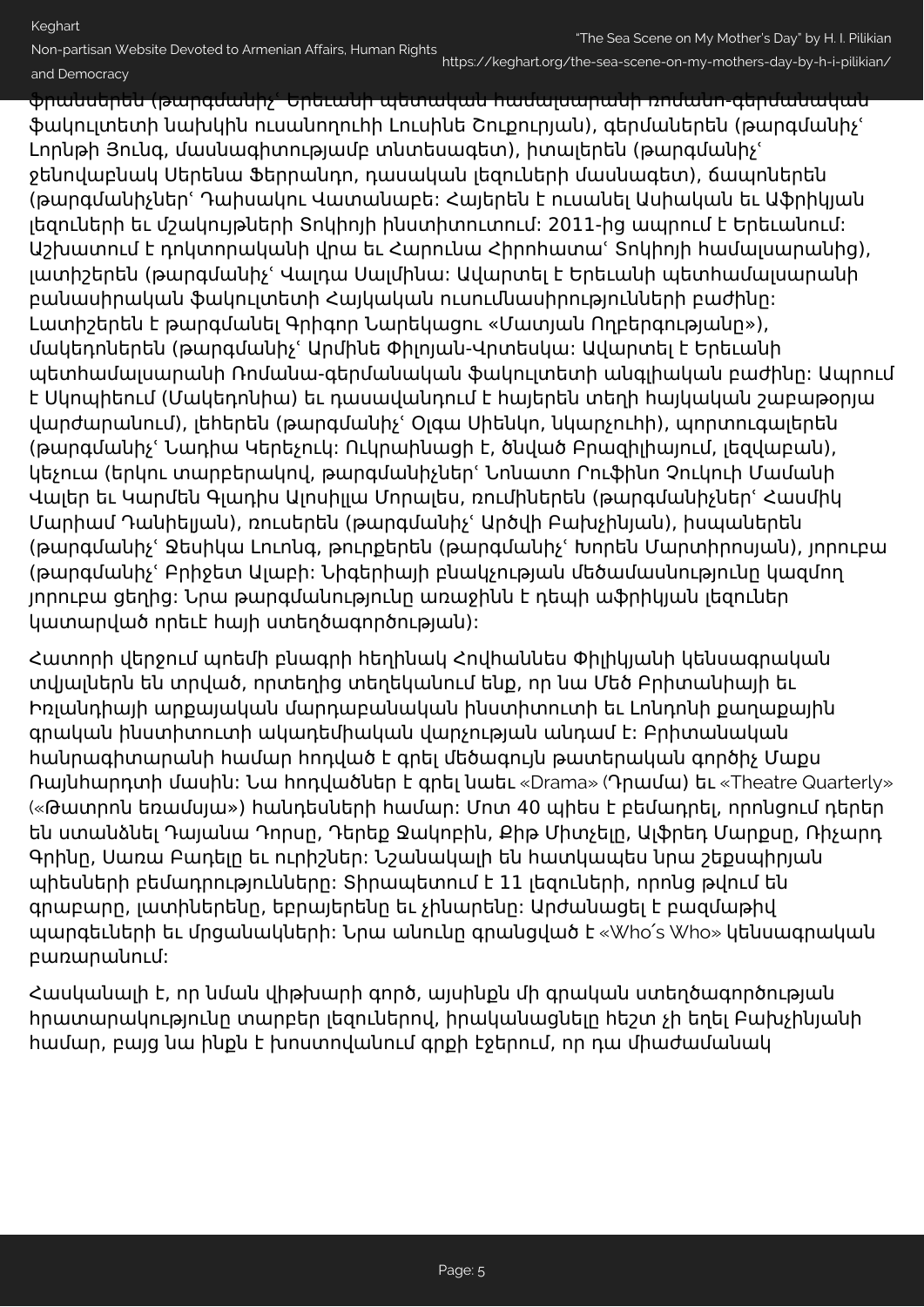Non-partisan Website Devoted to Armenian Affairs, Human Rights https://keghart.org/the-sea-scene-on-my-mothers-day-by-h-i-pilikian/ and Democracy

«հրապուրիչ է եղել», քանի որ նման ժողովածուները իսկական պարգեւ են բոլոր նրանց համար, ովքեր «ըմբոշխում են տարբեր լեզուների մեղեդայնություններն ու այբուբենական տառատեսակների զարմանազան գրելաձեւերը»:

Մեզ մնում է «վարձքդ կատար» ասել Արծվի Բախչինյանին եւ նրան մաղթել ստեղծագործական հետագա մտահղացումներ:

Հարկ է նաեւ գնահատանքի խոսքեր ուղղել գրքի շապիկը ձեւավորող նկարչուհի Էլիզաբեթ Ռոմհիլդին (Դավիդյան), կես հայ, կես դանիացի, որն ապրում է Թայլանդում, եւ բոլոր թարգմանիչներին, որոնք սիրահոժար հանձն են առել իրենց լուման ներդնել այս գործում: Ճիշտ են վարվել պոեմի հեղինակն ու հրատարակիչը, որ նրանց հակիրճ կենսագրական տվյալներն են ընդգրկել հատորում: